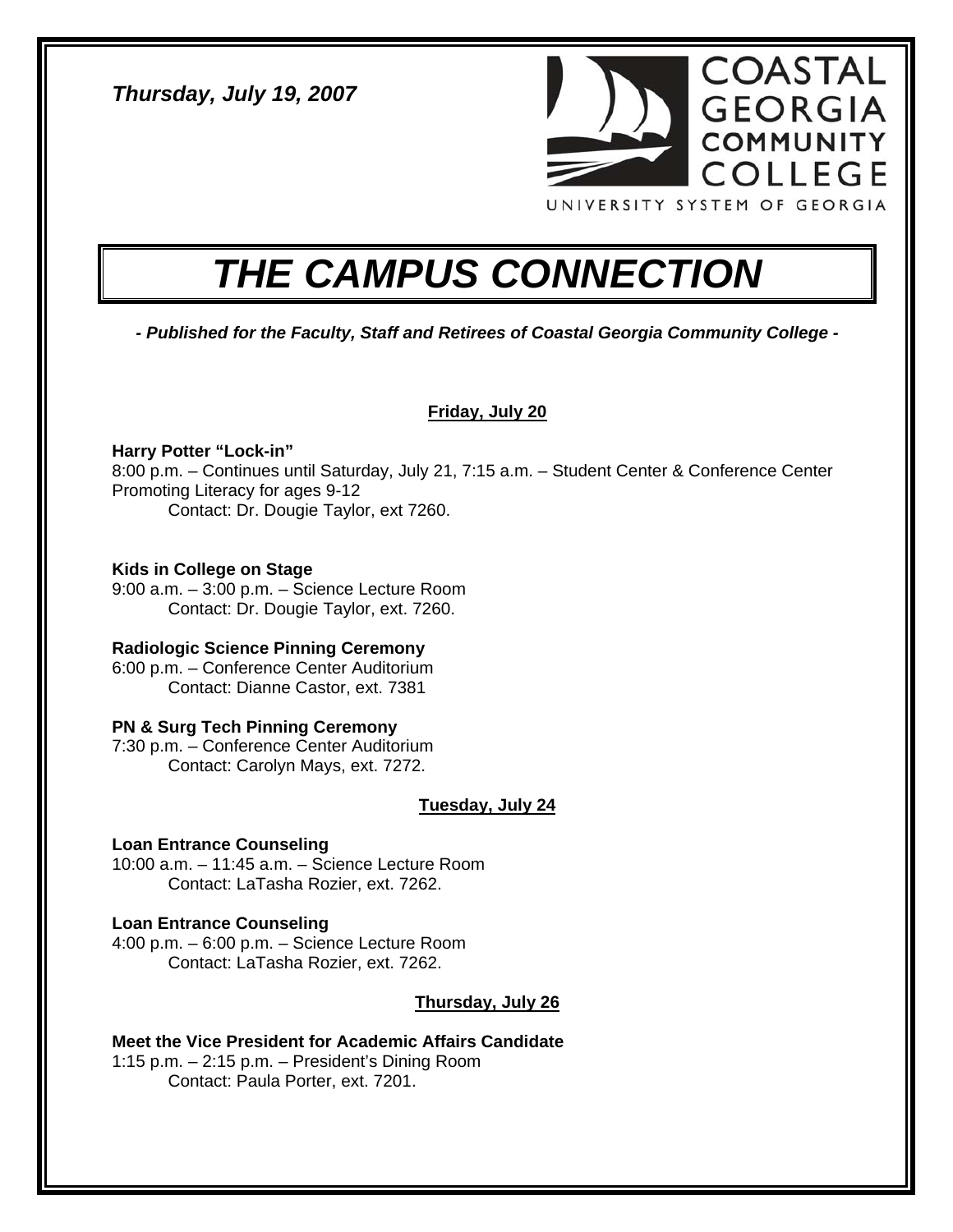#### **Friday, July 27**

**Meet the Vice President for Academic Affairs Candidate** 

1:15 p.m. – 2:15 p.m. – President's Dining Room Contact: Paula Porter, ext. 7201.

#### **Monday, July 30**

**Meet the Vice President for Academic Affairs Candidate**  1:15 p.m. – 2:15 p.m. – President's Dining Room Contact: Paula Porter, ext. 7201.

#### **Tuesday, July 31**

**Meet the Vice President for Academic Affairs Candidate**  1:15 p.m. – 2:15 p.m. – President's Dining Room Contact: Paula Porter, ext. 7201.

**Telephone Book Recycling Campaign**. Community-wide Telephone Book Recycling Campaign **July 16 - August 16.** Bring your old phone books to a location nearest you. Convenient drop-off sites in Brunswick and on St. Simons and Jekyll Islands. Call Keep Brunswick Golden-Isles Beautiful (KBGIB) at 262-5380 for further information.

**Please Take Note: Expanded Downtime for Employee Self Service Update!** Employee Self Service will be unavailable from **Thursday, July 19 at 6:00 pm** until **Monday**, **July 23 at 7:00 am.** If you have any questions please e-mail us at  $hr@cgc.edu$ .

**New Staff Assembly Officers.** Listed below are the 2007-2008 Staff Assembly officers and committee members.

#### **Executive Board**

| Chair                        | Regina Cruz (Central Duplicating)               |
|------------------------------|-------------------------------------------------|
| Vice Chair                   | Deborah Browning (Student Development Services) |
| Secretary                    | Stacy Ward (Camden Center)                      |
| Member at Large              | <b>Cathy Brock (Brunswick Center)</b>           |
| Member at Large              | Mary Tankersley (Business Services)             |
| Non-member Board Advisor     | Kathleen Morris (Human Resources)               |
| <b>Program Committee</b>     |                                                 |
| <b>Continuing Member</b>     | Cheryl Van Dyke (TRIO Program)                  |
| <b>Continuing Member</b>     | Junior Davis (TRIO Program)                     |
| New Member                   | Lanelle Rogers (Student Development Services)   |
| New Member                   | Maira Perdomo (Computer Services)               |
| <b>Hospitality Committee</b> |                                                 |
| <b>Continuing Member</b>     | <b>Chastity Knowles (Academic Affairs)</b>      |
| New Member                   | LaTasha Rozier (Financial Aid)                  |
| New Member                   | Suzanne Shaw (Business Services)                |
| New Member                   | Mary Fowler (Humanities & Social Sciences)      |